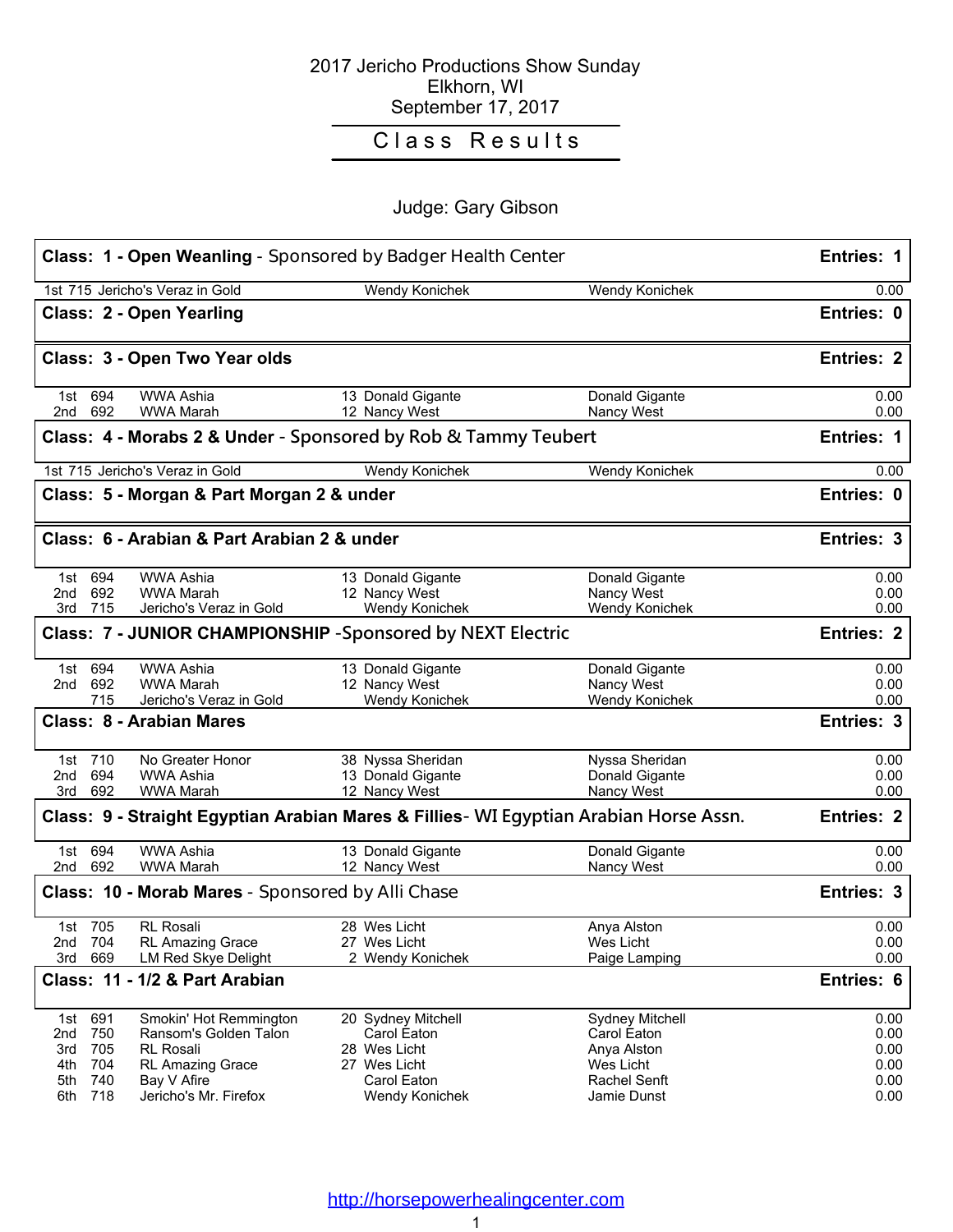|                        |                    | Class: 12 - Arabian Geldings                       |                                                                              |                                                                                                    | Entries: 3           |
|------------------------|--------------------|----------------------------------------------------|------------------------------------------------------------------------------|----------------------------------------------------------------------------------------------------|----------------------|
|                        | 1st 670<br>2nd 689 | Michaclangelo HA<br>Beau Klassic                   | 1 Tammy Teubert<br>18 Nicole Fink                                            | <b>Tammy Teubert</b><br>Nicole Fink                                                                | 0.00<br>0.00         |
| 3rd                    | 690                | Mithal al Jawhar                                   | 19 Sydney Mitchell                                                           | Sydney Mitchell                                                                                    | 0.00                 |
|                        |                    |                                                    |                                                                              | Class: 13 - Straight Egyptian Arabian Geldings - Sponsor WI Egyptian Arabian Horse Assn Entries: 1 |                      |
|                        |                    | 1st 690 Mithal al Jawhar                           | 19 Sydney Mitchell                                                           | Sydney Mitchell                                                                                    | 0.00                 |
|                        |                    |                                                    | Class: 14 - Morab Geldings - Sponsored by Sherry Morgan in Memory of "Rebel" |                                                                                                    | <b>Entries: 2</b>    |
|                        | 1st 718<br>2nd 703 | Jericho's Mr. Firefox<br>RL Royal Ranger           | Wendy Konichek<br>25 Wes Licht                                               | Jamie Dunst<br>Anya Alston                                                                         | 0.00<br>0.00         |
|                        |                    |                                                    | <b>Class: 15 - Arabian Stallions</b> - Sponsored by Dan & Jamie Dunst        |                                                                                                    | <b>Entries: 2</b>    |
|                        | 1st 693<br>2nd 716 | WWA Koukab America<br>Nakhda Brio                  | 14 Nancy West<br>Wendy Konichek                                              | Nancy West<br>Wendy Konichek                                                                       | 0.00<br>0.00         |
|                        |                    |                                                    |                                                                              | Class: 16 - Straight Egyptian Arabian Stallions & Colts-Sponsor WI Egyptian Arabian Horse Assn.    | <b>Entries: 2</b>    |
|                        | 1st 693<br>2nd 716 | <b>WWA Koukab America</b><br>Nakhda Brio           | 14 Nancy West<br>Wendy Konichek                                              | Nancy West<br>Wendy Konichek                                                                       | 0.00<br>0.00         |
|                        |                    |                                                    | Class: 17 - Morab Stallions - Sponsored by Badger Health Center              |                                                                                                    | Entries: 0           |
|                        |                    | Class: 18 - Open Morab                             |                                                                              |                                                                                                    | Entries: 4           |
|                        | 1st 705            | <b>RL Rosali</b>                                   | 28 Wes Licht                                                                 | Anya Alston                                                                                        | 0.00                 |
|                        | 2nd 704<br>3rd 718 | <b>RL Amazing Grace</b><br>Jericho's Mr. Firefox   | 27 Wes Licht<br>Wendy Konichek                                               | Wes Licht<br>Jamie Dunst                                                                           | 0.00<br>0.00         |
|                        | 4th 669            | LM Red Skye Delight                                | 2 Wendy Konichek                                                             | Paige Lamping                                                                                      | 0.00                 |
|                        |                    |                                                    |                                                                              | <b>Class: 19 - Open Western Type</b> - Sponsored by Dr. Nikki Johnson Equine Chiropractor          | <b>Entries: 6</b>    |
|                        | 1st 750            | Ransom's Golden Talon                              | Carol Eaton                                                                  | Carol Eaton                                                                                        | 0.00                 |
| 3rd                    | 2nd 740<br>738     | Bay V Afire<br>Dynamic Dolly Jo                    | Carol Eaton<br>Alyssa Mohr                                                   | Rachel Senft<br>Alyssa Mohr                                                                        | 0.00<br>0.00         |
| 4th l                  | 699                | Mi Bonito Bubba                                    | 24 Amanda Roman                                                              | Amanda Roman                                                                                       | 0.00                 |
| 5th                    | 684                | Cosmos Vigalente                                   | 11 Susie Weise                                                               | Agigail hinze                                                                                      | 0.00                 |
| 6th                    | 720                | <b>Cosmos Celeste</b>                              | <b>Char Ehlert</b>                                                           | Kayla Kessler                                                                                      | 0.00                 |
|                        |                    | Class: 20 - Open Color Breeds                      |                                                                              |                                                                                                    | Entries: 6           |
| 1st<br>2 <sub>nd</sub> | 705<br>691         | <b>RL Rosali</b><br>Smokin' Hot Remmington         | 28 Wes Licht<br>20 Sydney Mitchell                                           | Anya Alston<br>Sydney Mitchell                                                                     | 0.00<br>0.00         |
| 3rd                    | 750                | Ransom's Golden Talon                              | Carol Eaton                                                                  | Carol Eaton                                                                                        | 0.00                 |
| 4th                    | 704                | <b>RL Amazing Grace</b>                            | 27 Wes Licht                                                                 | Wes Licht                                                                                          | 0.00                 |
| 5th<br>6th             | 733<br>729         | Strawberry's Thunder Cloud<br>Strawberry's Delight | Dawn Drysdale                                                                | Dawn Drysdale                                                                                      | 0.00<br>SWI<br>0.00  |
|                        |                    | Class: 21 - Open English Pleasure Type             | Dawn Drysdale                                                                | Aabigail Swiatlowski                                                                               | Entries: 14          |
|                        |                    |                                                    |                                                                              |                                                                                                    |                      |
| 1st<br>2nd             | 670<br>710         | Michaclangelo HA<br>No Greater Honor               | 1 Tammy Teubert<br>38 Nyssa Sheridan                                         | <b>Tammy Teubert</b><br>Nyssa Sheridan                                                             | 0.00<br>0.00         |
| 3rd                    | 685                | Cosmos Montana                                     | 10 Mikayla Bennett                                                           | Mikayla Bennett                                                                                    | 0.00                 |
| 4th                    | 689                | Beau Klassic                                       | 18 Nicole Fink                                                               | Nicole Fink                                                                                        | 0.00                 |
| 5th                    | 697                | Too Cute to Shoot                                  | 35 Jackie Luebke-Puetz                                                       | Jackie Luebke-Puetz                                                                                | 0.00                 |
| 6th.                   | 690                | Mithal al Jawhar                                   | 19 Sydney Mitchell                                                           | <b>Sydney Mitchell</b>                                                                             | 0.00                 |
|                        | 494<br>686         | Seven Wonders<br><b>Cosmos Arbor Mist</b>          | Shalene Neuberger<br>9 Susie Weise                                           | Shalene Neuberger<br>Arianna Rich                                                                  | 0.00<br>0.00         |
|                        | 687                | Cosmos Thunder Gone Wild                           | 8 Susie Weise                                                                | Leslie Allport                                                                                     | 0.00                 |
|                        | 691                | Smokin' Hot Remmington                             | 20 Sydney Mitchell                                                           | Kelsey Jacobi                                                                                      | 0.00                 |
|                        | 702                | Dunder Mifflin                                     | 23 Carolyn Simon                                                             | Carolyn Simon                                                                                      | 0.00                 |
|                        |                    |                                                    |                                                                              |                                                                                                    |                      |
|                        | 709                | American Honey                                     | 36 Jenny Case                                                                | Jenny Case                                                                                         |                      |
|                        | 720<br>728         | <b>Cosmos Celeste</b><br>Roamin For Love           | <b>Char Ehlert</b><br>Sheri Williams                                         | Kayla Kessler<br>Sheri Williams                                                                    | 0.00<br>0.00<br>0.00 |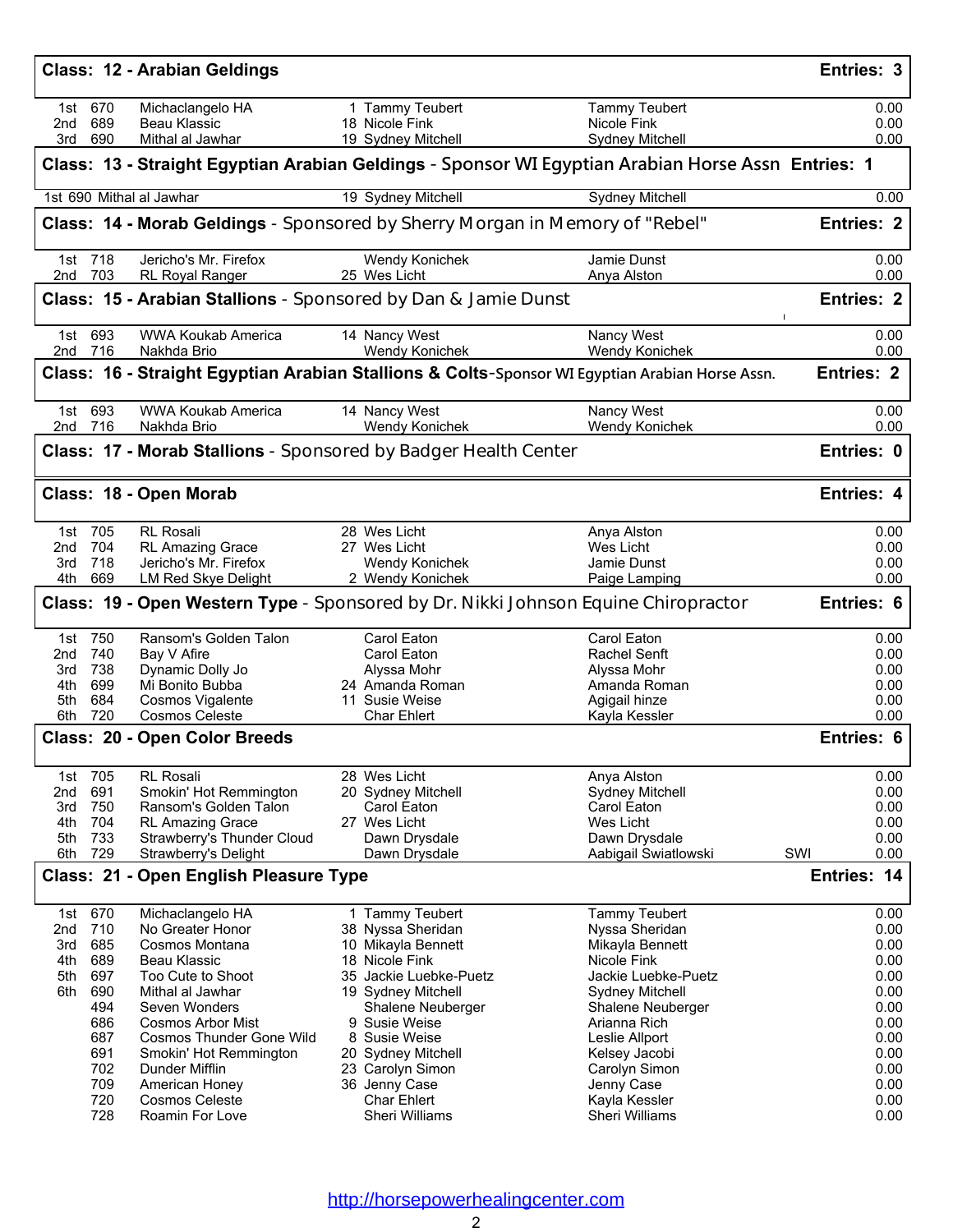|     |         | <b>Class: 22 - Open Saddlebred</b> - Sponsored by Cresthaven Farm LLC |                        |                       | <b>Entries: 4</b> |
|-----|---------|-----------------------------------------------------------------------|------------------------|-----------------------|-------------------|
|     | 1st 696 | Private Malone                                                        | 15 Brittany Olson      | <b>Brittany Olson</b> | 0.00              |
| 2nd | 709     | American Honey                                                        | 36 Jenny Case          | Jenny Case            | 0.00              |
| 3rd | 728     | Roamin For Love                                                       | Sheri Williams         | Sheri Williams        | 0.00              |
| 4th | 707     | <b>CHF Grace Lucille</b>                                              | 16 Cyndi Nesson        | Cyndi Nesson          | 0.00              |
|     |         | Class: 23 - Open Morgan                                               |                        |                       | <b>Entries: 7</b> |
| 1st | 158     | <b>Brandyvine Sapphire</b>                                            | 31 Richard Jensen      | Richard Jensen        | 0.00              |
| 2nd | 685     | Cosmos Montana                                                        | 10 Mikayla Bennett     | Mikayla Bennett       | 0.00              |
| 3rd | 219     | <b>Brandyvine Duecalin</b>                                            | 33 Richard Jensen      | Lynette Wobig         | 0.00              |
| 4th | 687     | Cosmos Thunder Gone Wild                                              | 8 Susie Weise          | Leslie Allport        | 0.00              |
| 5th | 686     | <b>Cosmos Arbor Mist</b>                                              | 9 Susie Weise          | Arianna Rich          | 0.00              |
| 6th | 684     | Cosmos Vigalente                                                      | 11 Susie Weise         | Agigail hinze         | 0.00              |
|     | 720     | <b>Cosmos Celeste</b>                                                 | <b>Char Ehlert</b>     | Kayla Kessler         | 0.00              |
|     |         | Class: 24 - Open Other Breed Halter (no Morabs, Morgans or Arabians)  |                        |                       | <b>Entries: 5</b> |
|     | 1st 702 | <b>Dunder Mifflin</b>                                                 | 23 Carolyn Simon       | Carolyn Simon         | 0.00              |
| 2nd | 728     | Roamin For Love                                                       | Sheri Williams         | <b>Sheri Williams</b> | 0.00              |
| 3rd | 697     | Too Cute to Shoot                                                     | 35 Jackie Luebke-Puetz | Jackie Luebke-Puetz   | 0.00              |
| 4th | 738     | Dynamic Dolly Jo                                                      | Alyssa Mohr            | Alyssa Mohr           | 0.00              |
| 5th | 699     | Mi Bonito Bubba                                                       | 24 Amanda Roman        | Amanda Roman          | 0.00              |
|     |         | Class: 25 - Open Pony/Mini Halter                                     |                        |                       | Entries: 4        |
|     | 1st 750 | Ransom's Golden Talon                                                 | Carol Eaton            | Carol Eaton           | 0.00              |
| 2nd | 697     | Too Cute to Shoot                                                     | 35 Jackie Luebke-Puetz | Jackie Luebke-Puetz   | 0.00              |
| 3rd | 719     | <b>Flaming Fury</b>                                                   | <b>Char Ehlert</b>     | <b>Char Ehlert</b>    | 0.00              |
| 4th | 720     | <b>Cosmos Celeste</b>                                                 | <b>Char Ehlert</b>     | Kayla Kessler         | 0.00              |
|     |         | Class: 26 - 1/2 & Part Morgan                                         |                        |                       | <b>Entries: 2</b> |
|     | 1st 703 | RL Royal Ranger                                                       | 25 Wes Licht           | Anya Alston           | 0.00              |
|     | 2nd 705 | <b>RL Rosali</b>                                                      | 28 Wes Licht           | Anya Alston           | 0.00              |
|     |         | Class: 27 - Open Hunter/Dressage Type                                 |                        |                       | <b>Entries: 9</b> |
|     | 1st 710 | No Greater Honor                                                      | 38 Nyssa Sheridan      | Nyssa Sheridan        | 0.00              |
| 2nd | 697     | Too Cute to Shoot                                                     | 35 Jackie Luebke-Puetz | Jackie Luebke-Puetz   | 0.00              |
| 3rd | 685     | Cosmos Montana                                                        | 10 Mikayla Bennett     | Mikayla Bennett       | 0.00              |
| 4th | 687     | <b>Cosmos Thunder Gone Wild</b>                                       | 8 Susie Weise          | Leslie Allport        | 0.00              |
| 5th | 689     | Beau Klassic                                                          | 18 Nicole Fink         | Nicole Fink           | 0.00              |
| 6th | 738     | Dynamic Dolly Jo                                                      | Alyssa Mohr            | Alvssa Mohr           | 0.00              |
|     | 699     | Mi Bonito Bubba                                                       | 24 Amanda Roman        | Amanda Roman          | 0.00              |
|     | 702     | <b>Dunder Mifflin</b>                                                 | 23 Carolyn Simon       | Carolyn Simon         | 0.00              |
|     | 720     | <b>Cosmos Celeste</b>                                                 | <b>Char Ehlert</b>     | Kayla Kessler         | 0.00              |
|     |         | <b>Class: 28 - Open Stallions</b>                                     |                        |                       | <b>Entries: 4</b> |
| 1st | 693     | <b>WWA Koukab America</b>                                             | 14 Nancy West          | Nancy West            | 0.00              |
| 2nd | 750     | Ransom's Golden Talon                                                 | Carol Eaton            | Carol Eaton           | 0.00              |
| 3rd | 697     | Too Cute to Shoot                                                     | 35 Jackie Luebke-Puetz | Jackie Luebke-Puetz   | 0.00              |
| 4th | 716     | Nakhda Brio                                                           | Wendy Konichek         | Nyssa Sheridan        | 0.00              |
|     |         | Class: 29 - Open Geldings                                             |                        |                       | Entries: 12       |
| 1st | 689     | Beau Klassic                                                          | 18 Nicole Fink         | Nicole Fink           | 0.00              |
| 2nd | 670     | Michaclangelo HA                                                      | 1 Tammy Teubert        | Tammy Teubert         | 0.00              |
| 3rd | 696     | <b>Private Malone</b>                                                 | 15 Brittany Olson      | <b>Brittany Olson</b> | 0.00              |
| 4th | 691     | Smokin' Hot Remmington                                                | 20 Sydney Mitchell     | Kelsey Jacobi         | 0.00              |
| 5th | 703     | RL Royal Ranger                                                       | 25 Wes Licht           | Anya Alston           | 0.00              |
| 6th | 690     | Mithal al Jawhar                                                      | 19 Sydney Mitchell     | Sydney Mitchell       | 0.00              |
|     | 494     | Seven Wonders                                                         | Shalene Neuberger      | Shalene Neuberger     | 0.00              |
|     | 684     | Cosmos Vigalente                                                      | 11 Susie Weise         | Agigail hinze         | 0.00              |
|     | 685     | Cosmos Montana                                                        | 10 Mikayla Bennett     | Mikayla Bennett       | 0.00              |
|     | 699     | Mi Bonito Bubba                                                       | 24 Amanda Roman        | Amanda Roman          | 0.00              |
|     | 702     | Dunder Mifflin                                                        | 23 Carolyn Simon       | Carolyn Simon         | 0.00              |
|     | 728     | Roamin For Love                                                       | Sheri Williams         | Sheri Williams        | 0.00              |
|     |         |                                                                       |                        |                       |                   |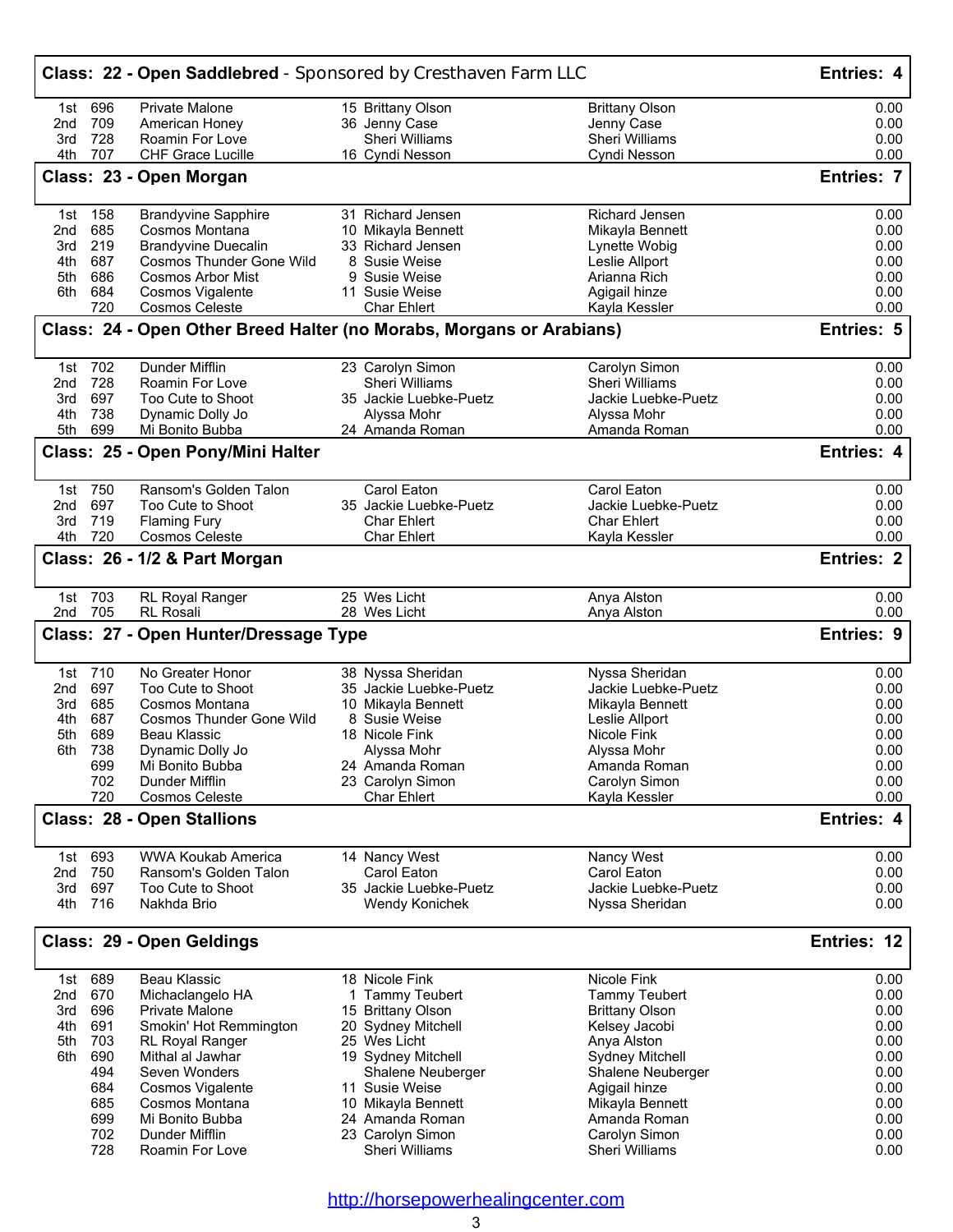|            |            | Class: 30 - Open Mares                                        |                       |                                                                                               | Entries: 11       |
|------------|------------|---------------------------------------------------------------|-----------------------|-----------------------------------------------------------------------------------------------|-------------------|
| 1st        | 694        | <b>WWA Ashia</b>                                              | 13 Donald Gigante     | Donald Gigante                                                                                | 0.00              |
| 2nd        | 710        | No Greater Honor                                              | 38 Nyssa Sheridan     | Nyssa Sheridan                                                                                | 0.00              |
| 3rd        | 709        | American Honey                                                | 36 Jenny Case         | Jenny Case                                                                                    | 0.00              |
| 4th        | 705        | <b>RL Rosali</b>                                              | 28 Wes Licht          | Anya Alston                                                                                   | 0.00              |
| 5th        | 687        | Cosmos Thunder Gone Wild                                      | 8 Susie Weise         | Leslie Allport                                                                                | 0.00              |
| 6th        | 740        | Bay V Afire                                                   | Carol Eaton           | Rachel Senft                                                                                  | 0.00              |
|            | 686        | <b>Cosmos Arbor Mist</b>                                      | 9 Susie Weise         | Arianna Rich                                                                                  | 0.00              |
|            | 704        | <b>RL Amazing Grace</b>                                       | 27 Wes Licht          | Wes Licht                                                                                     | 0.00              |
|            | 707        | <b>CHF Grace Lucille</b>                                      | 16 Cyndi Nesson       | Cyndi Nesson                                                                                  | 0.00              |
|            | 720        | <b>Cosmos Celeste</b>                                         | <b>Char Ehlert</b>    | Kayla Kessler                                                                                 | 0.00              |
|            | 729        | Strawberry's Delight                                          | Dawn Drysdale         | Aabigail Swiatlowski                                                                          | SWI<br>0.00       |
|            |            | Class: 31 - Rookie Halter                                     |                       |                                                                                               | Entries: 10       |
| 1st        | 692        | <b>WWA Marah</b>                                              | 12 Nancy West         | Nancy West                                                                                    | 0.00              |
| 2nd        | 738        | Dynamic Dolly Jo                                              | Alyssa Mohr           | Alyssa Mohr                                                                                   | 0.00              |
| 3rd        | 685        | Cosmos Montana                                                | 10 Mikayla Bennett    | Mikayla Bennett                                                                               | 0.00              |
| 4th        | 709        | American Honey                                                | 36 Jenny Case         | Jenny Case                                                                                    | 0.00              |
| 5th        | 740        | Bay V Afire                                                   | Carol Eaton           | Rachel Senft                                                                                  | 0.00              |
| 6th        | 687        | Cosmos Thunder Gone Wild                                      | 8 Susie Weise         | Leslie Allport                                                                                | 0.00              |
|            | 684        | <b>Cosmos Vigalente</b>                                       | 11 Susie Weise        | Agigail hinze                                                                                 | 0.00              |
|            | 699        | Mi Bonito Bubba                                               | 24 Amanda Roman       | Amanda Roman                                                                                  | 0.00              |
|            | 702        | Dunder Mifflin                                                | 23 Carolyn Simon      | Carolyn Simon                                                                                 | 0.00              |
|            | 728        | Roamin For Love                                               | <b>Sheri Williams</b> | Sheri Williams                                                                                | 0.00              |
|            |            | Class: 32 - Youth Western Type Halter                         |                       |                                                                                               | Entries: 4        |
|            | 1st 740    | Bay V Afire                                                   | Carol Eaton           | Rachel Senft                                                                                  | 0.00              |
| 2nd        | 705        | <b>RL Rosali</b>                                              | 28 Wes Licht          | Anya Alston                                                                                   | 0.00              |
| 3rd        | 684        | Cosmos Vigalente                                              | 11 Susie Weise        | Agigail hinze                                                                                 | 0.00              |
| 4th        | 720        | <b>Cosmos Celeste</b>                                         | <b>Char Ehlert</b>    | Kayla Kessler                                                                                 | 0.00              |
|            |            | Class: 33 - Youth English Type Halter                         |                       |                                                                                               | Entries: 6        |
| 1st        | 704        | RL Amazing Grace                                              | 27 Wes Licht          | <b>Courtney Davis</b>                                                                         | 0.00              |
| 2nd        | 685        | Cosmos Montana                                                | 10 Mikayla Bennett    | Mikayla Bennett                                                                               | 0.00              |
| 3rd        | 494        | Seven Wonders                                                 | Shalene Neuberger     | Anna Neuberger                                                                                | 0.00              |
| 4th        | 687        | <b>Cosmos Thunder Gone Wild</b>                               | 8 Susie Weise         | Leslie Allport                                                                                | 0.00              |
| 5th        | 707        | <b>CHF Grace Lucille</b>                                      | 16 Cyndi Nesson       | Aubree Nesson                                                                                 | 0.00              |
| 6th        | 686        | <b>Cosmos Arbor Mist</b>                                      | 9 Susie Weise         | Arianna Rich                                                                                  | 0.00              |
|            | 720        | <b>Cosmos Celeste</b>                                         | <b>Char Ehlert</b>    | Kayla Kessler                                                                                 | 0.00              |
|            |            | <b>Class: 34 - Senior Horse Halter</b>                        |                       |                                                                                               | Entries: 5        |
|            | 1st 719    | <b>Flaming Fury</b>                                           | Char Ehlert           | <b>Char Ehlert</b>                                                                            | 0.00              |
| 2nd        | 728        | Roamin For Love                                               | Sheri Williams        | Sheri Williams                                                                                | 0.00              |
| 3rd        | 704        | <b>RL Amazing Grace</b>                                       | 27 Wes Licht          | <b>Courtney Davis</b>                                                                         | 0.00              |
| 4th        | 669        | <b>LM Red Skye Delight</b>                                    | 2 Wendy Konichek      | Paige Lamping                                                                                 | 0.00              |
| 5th        | 714        | Candy                                                         | 42 Nancy Lightfield   | Nancy Lightfield                                                                              | 0.00              |
|            |            | Class: 35 - SUPREME MORAB HALTER - Sponsored by NEXT Electric |                       |                                                                                               | <b>Entries: 4</b> |
|            | 1st 718    | Jericho's Mr. Firefox                                         | Wendy Konichek        | Jamie Dunst                                                                                   | 0.00              |
| 2nd        | 703        | <b>RL Royal Ranger</b>                                        | 25 Wes Licht          | Anya Alston                                                                                   | 0.00              |
| 3rd        |            | 704 RL Amazing Grace                                          | 27 Wes Licht          | <b>Courtney Davis</b>                                                                         | 0.00              |
| 4th        |            | 705 RL Rosali                                                 | 28 Wes Licht          | Anya Alston                                                                                   | 0.00              |
|            |            |                                                               |                       | Class: 36 - SUPREME EGYPTIAN ARABIAN HALTER Sponsor WI Egyptian Arabian Horse Assn Entries: 5 |                   |
|            | 1st 693    | <b>WWA Koukab America</b>                                     | 14 Nancy West         | Nancy West                                                                                    | 0.00              |
| 2nd        | 694        | WWA Ashia                                                     | 13 Donald Gigante     | Donald Gigante                                                                                | 0.00              |
| 3rd        | 716        | Nakhda Brio                                                   | Wendy Konichek        | Wendy Konichek                                                                                | 0.00              |
|            |            | WWA Marah                                                     | 12 Nancy West         | Nancy West                                                                                    | 0.00              |
|            |            |                                                               |                       |                                                                                               |                   |
| 4th<br>5th | 692<br>690 | Mithal al Jawhar                                              | 19 Sydney Mitchell    | Sydney Mitchell                                                                               | 0.00              |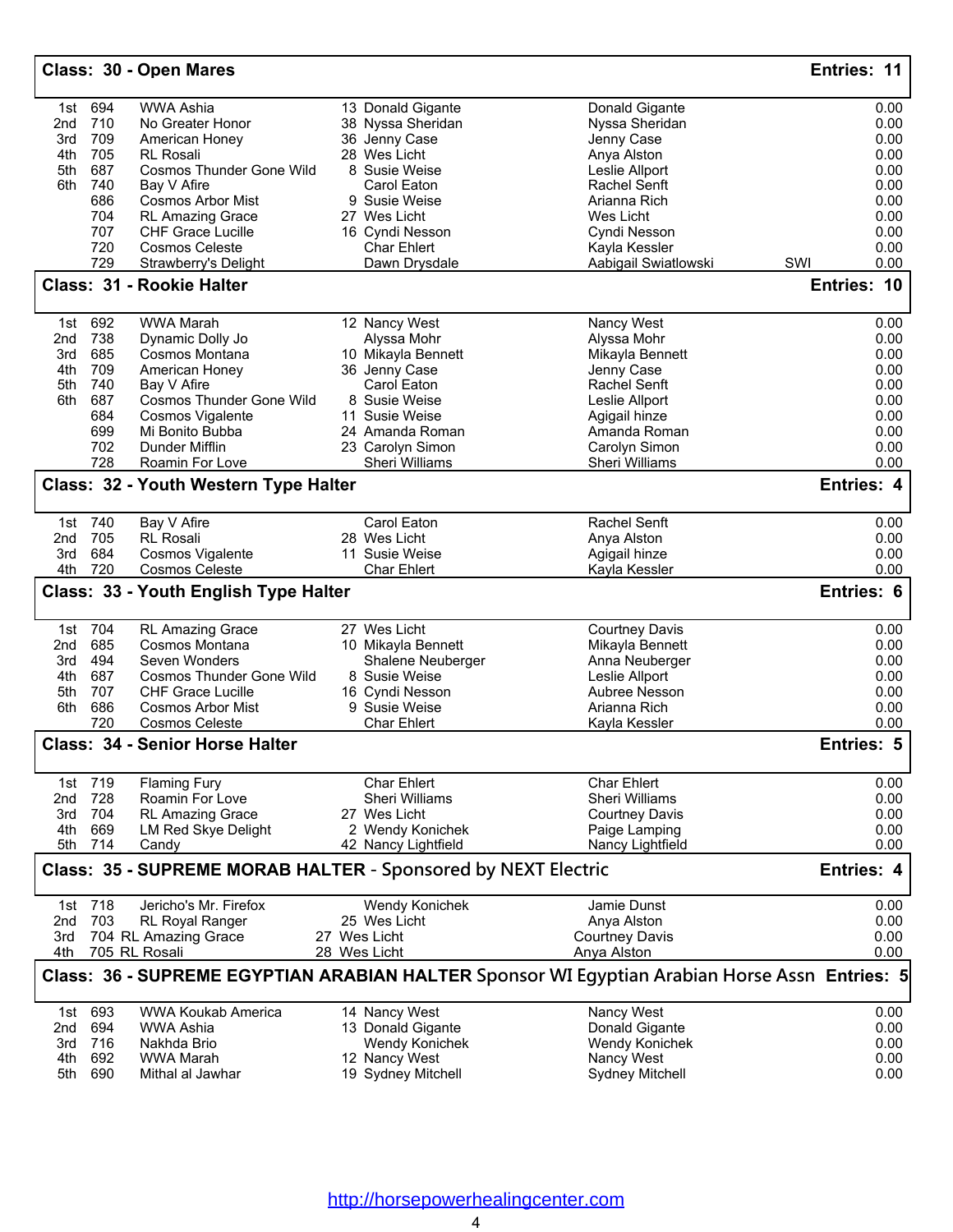| Class: 37 - SUPREME HALTER CHAMPION OF SHOW Sponsored by NEXT Electric |                    |                                                                                        |  |                                             |  | Entries: 15                                  |                           |
|------------------------------------------------------------------------|--------------------|----------------------------------------------------------------------------------------|--|---------------------------------------------|--|----------------------------------------------|---------------------------|
| 1st                                                                    | 158                | <b>Brandyvine Sapphire</b>                                                             |  | 31 Richard Jensen                           |  | Richard Jensen                               | 0.00                      |
| 2nd                                                                    | 693                | <b>WWA Koukab America</b>                                                              |  | 14 Nancy West                               |  | Nancy West                                   | 0.00                      |
| 3rd                                                                    | 694                | WWA Ashia                                                                              |  | 13 Donald Gigante                           |  | Donald Gigante                               | 0.00                      |
| 4th                                                                    | 670                | Michaclangelo HA                                                                       |  | 1 Tammy Teubert                             |  | Tammy Teubert                                | 0.00                      |
| 5th                                                                    | 710                | No Greater Honor                                                                       |  | 38 Nyssa Sheridan                           |  | Nyssa Sheridan                               | 0.00                      |
|                                                                        | 685                | Cosmos Montana                                                                         |  | 10 Mikayla Bennett                          |  | Mikayla Bennett                              | 0.00                      |
|                                                                        | 689                | Beau Klassic                                                                           |  | 18 Nicole Fink                              |  | Nicole Fink                                  | 0.00                      |
|                                                                        | 691                | Smokin' Hot Remmington                                                                 |  | 20 Sydney Mitchell                          |  | <b>Sydney Mitchell</b>                       | 0.00                      |
|                                                                        | 692                | <b>WWA Marah</b>                                                                       |  | 12 Nancy West                               |  | Nancy West                                   | 0.00                      |
|                                                                        | 696<br>697         | <b>Private Malone</b><br>Too Cute to Shoot                                             |  | 15 Brittany Olson<br>35 Jackie Luebke-Puetz |  | <b>Brittany Olson</b><br>Jackie Luebke-Puetz | 0.00<br>0.00              |
|                                                                        | 702                | Dunder Mifflin                                                                         |  | 23 Carolyn Simon                            |  | Carolyn Simon                                | 0.00                      |
|                                                                        | 703                | RL Royal Ranger                                                                        |  | 25 Wes Licht                                |  | Anya Alston                                  | 0.00                      |
|                                                                        | 704                | RL Amazing Grace                                                                       |  | 27 Wes Licht                                |  | Anya Alston                                  | 0.00                      |
|                                                                        | 709                | American Honey                                                                         |  | 36 Jenny Case                               |  | Jenny Case                                   | 0.00                      |
|                                                                        | 716                | Nakhda Brio                                                                            |  | Wendy Konichek                              |  | Wendy Konichek                               | 0.00                      |
|                                                                        | 718                | Jericho's Mr. Firefox                                                                  |  | Wendy Konichek                              |  | Jamie Dunst                                  | 0.00                      |
|                                                                        | 719                | <b>Flaming Fury</b>                                                                    |  | <b>Char Ehlert</b>                          |  | <b>Char Ehlert</b>                           | 0.00                      |
|                                                                        | 728                | Roamin For Love                                                                        |  | Sheri Williams                              |  | Sheri Williams                               | 0.00                      |
|                                                                        | 738                | Dynamic Dolly Jo                                                                       |  | Alyssa Mohr                                 |  | Alyssa Mohr                                  | 0.00                      |
|                                                                        | 740                | Bay V Afire                                                                            |  | Carol Eaton                                 |  | Rachel Senft                                 | 0.00                      |
|                                                                        | 750                | Ransom's Golden Talon                                                                  |  | Carol Eaton                                 |  | Carol Eaton                                  | 0.00                      |
|                                                                        |                    | <b>Class: 38 - Senior Showmanship</b>                                                  |  |                                             |  |                                              | Entries: 3                |
|                                                                        | 1st 719            | <b>Flaming Fury</b>                                                                    |  | <b>Char Ehlert</b>                          |  | <b>Char Ehlert</b>                           | 0.00                      |
| 2nd                                                                    | 710                | No Greater Honor                                                                       |  | 38 Nyssa Sheridan                           |  | Nyssa Sheridan                               | 0.00                      |
| 3rd                                                                    | 714                | Candy                                                                                  |  | 42 Nancy Lightfield                         |  | Nancy Lightfield                             | 0.00                      |
|                                                                        |                    | Class: 39 - Junior Showmanship                                                         |  |                                             |  |                                              | Entries: 3                |
|                                                                        |                    |                                                                                        |  |                                             |  |                                              |                           |
|                                                                        | 1st 720            | Cosmos Celeste                                                                         |  | Char Ehlert                                 |  | Kayla Kessler                                | 0.00                      |
| 2nd                                                                    | 685                | Cosmos Montana                                                                         |  | 10 Mikayla Bennett                          |  | Mikayla Bennett                              | 0.00                      |
| 3rd                                                                    | 686                | Cosmos Arbor Mist                                                                      |  | 9 Susie Weise                               |  | Arianna Rich                                 | 0.00                      |
|                                                                        |                    | <b>Class: 40 - Tiny Tot Leadline</b> - Sponsored by Sherry Morgan in Memory of "Rebel" |  |                                             |  |                                              | Entries: 6                |
|                                                                        | 1st 731            | Nikias                                                                                 |  | Elizabeth Rahn                              |  | Elizabeth Rahn                               | 0.00                      |
| 2nd                                                                    | 707                | CHF Grace Lucille                                                                      |  | 16 Cyndi Nesson                             |  | Savana Nesson                                | 0.00                      |
| 3rd                                                                    | 684                | Cosmos Vigalente                                                                       |  | 11 Susie Weise                              |  | Cayden Hinze                                 | 0.00                      |
| 4th                                                                    | 738                | Dynamic Dolly Jo                                                                       |  | Alyssa Mohr                                 |  | <b>Cheyenne Spaulding</b>                    | 0.00                      |
| 5th                                                                    | 688                | Joshua Shechem                                                                         |  | 17 Kelsey Jacobi                            |  | Evan Hanrahan                                | 0.00                      |
|                                                                        | 6th 717            | Jericho's Magnum Force<br>Class: 41 - Older Leadline                                   |  | Wendy Konichek                              |  | Joshua Dunst                                 | 0.00<br><b>Entries: 2</b> |
|                                                                        |                    |                                                                                        |  |                                             |  |                                              |                           |
|                                                                        | 1st 728<br>2nd 709 | Roamin For Love<br>American Honey                                                      |  | <b>Sheri Williams</b><br>36 Jenny Case      |  | <b>Sheri Williams</b><br>Maryanne Thurber    | 0.00<br>0.00              |
|                                                                        |                    | Class: 42 - Mini Driving - Sponsored by Rocking L Acres                                |  |                                             |  |                                              | <b>Entries: 1</b>         |
|                                                                        | 1st 695 Elliott    |                                                                                        |  | 7 Rachel Utke                               |  | Rachel Utke                                  | 0.00                      |
|                                                                        |                    | Class: 43 - Mini Reinsmanship                                                          |  |                                             |  |                                              | <b>Entries: 1</b>         |
|                                                                        | 1st 695 Elliott    |                                                                                        |  | 7 Rachel Utke                               |  | <b>Rachel Utke</b>                           | 0.00                      |
|                                                                        |                    | <b>Class: 44 - Pony Driving</b>                                                        |  |                                             |  |                                              | Entries: 4                |
| 1st                                                                    | 748                | C.F. Lady Smith                                                                        |  | Joann Williams                              |  | Joann Williams                               | 0.00                      |
| 2nd                                                                    | 732                | Georgette                                                                              |  | <b>Terri Delke</b>                          |  | <b>Terri Delke</b>                           | 0.00                      |
| 3rd                                                                    | 720                | <b>Cosmos Celeste</b>                                                                  |  | <b>Char Ehlert</b>                          |  | <b>Char Ehlert</b>                           | 0.00                      |
| 4th                                                                    | 323                | Asgard Athena                                                                          |  | Ashley Van Schyndel                         |  | Ashley Van Schyndel                          | 0.00                      |
|                                                                        |                    | Class: 45 - Pony Reinsmanship - Sponsored by Terri Delke in Memory of "Starburst"      |  |                                             |  |                                              | <b>Entries: 4</b>         |
|                                                                        | 1st 732            | Georgette                                                                              |  | <b>Terri Delke</b>                          |  | <b>Terri Delke</b>                           | 0.00                      |
| 2nd                                                                    | 748                | C.F. Lady Smith                                                                        |  | Joann Williams                              |  | Joann Williams                               | 0.00                      |
| 3rd                                                                    | 323                | Asgard Athena                                                                          |  | Ashley Van Schyndel                         |  | Ashley Van Schyndel                          | 0.00                      |
| 4th                                                                    | 720                | Cosmos Celeste                                                                         |  | <b>Char Ehlert</b>                          |  | <b>Char Ehlert</b>                           | 0.00                      |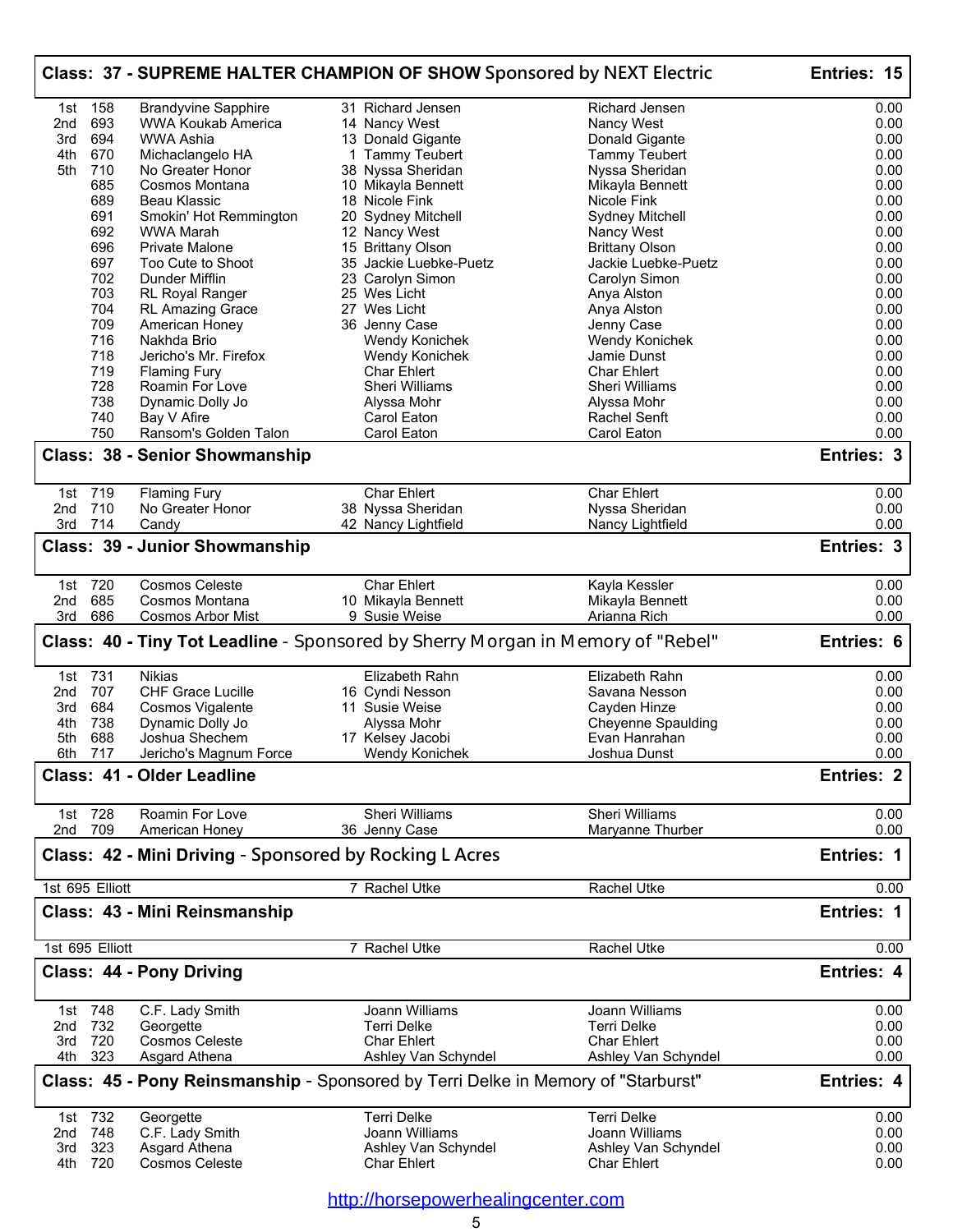| Class: 46 - Open Driving                                                     |                                       |                                       | <b>Entries: 5</b>   |
|------------------------------------------------------------------------------|---------------------------------------|---------------------------------------|---------------------|
| 1st 734<br>Spirit's Sun                                                      | Mary Beth Weber                       | Mary Beth Weber                       | 0.00                |
| C.F. Lady Smith<br>2nd 748                                                   | Joann Williams                        | Joann Williams                        | 0.00                |
| 3rd 720<br>Cosmos Celeste                                                    | <b>Char Ehlert</b>                    | Kayla Kessler                         | 0.00                |
| 732<br>4th<br>Georgette<br>5th 695<br>Elliott                                | Terri Delke<br>7 Rachel Utke          | <b>Terri Delke</b><br>Rachel Utke     | 0.00<br>0.00        |
|                                                                              |                                       |                                       |                     |
| Class: 47 - Morab, Morgan, Part-Morgan, Arabian or Part-Arabian Driving      |                                       |                                       | Entries: 3          |
| 1st 734<br>Spirit's Sun                                                      | Mary Beth Weber                       | Mary Beth Weber                       | 0.00                |
| 732<br>Georgette<br>2nd<br>720<br>Cosmos Celeste<br>3rd                      | <b>Terri Delke</b><br>Char Ehlert     | <b>Terri Delke</b><br>Kayla Kessler   | 0.00<br>0.00        |
| <b>Class: 48 - Open Driving Reinsmanship</b> Sponsored by Rocking L Acres    |                                       |                                       | <b>Entries: 5</b>   |
|                                                                              |                                       |                                       |                     |
| 1st 748<br>C.F. Lady Smith                                                   | Joann Williams                        | Joann Williams                        | 0.00                |
| 2nd 720<br><b>Cosmos Celeste</b>                                             | <b>Char Ehlert</b>                    | Kayla Kessler                         | 0.00                |
| 323<br>Asgard Athena<br>3rd                                                  | Ashley Van Schyndel                   | Ashley Van Schyndel                   | 0.00                |
| 732<br>Georgette<br>4th<br>5th 734<br>Spirit's Sun                           | <b>Terri Delke</b><br>Mary Beth Weber | <b>Terri Delke</b><br>Mary Beth Weber | 0.00<br>0.00        |
|                                                                              |                                       |                                       |                     |
| Class: 49 - JR. Driver Driving                                               |                                       |                                       | Entries: 1          |
| 1st 720 Cosmos Celeste                                                       | <b>Char Ehlert</b>                    | Kayla Kessler                         | 0.00                |
| Class: 50 - Rookie Rider Walk Only                                           |                                       |                                       | Entries: 4          |
| 1st 699<br>Mi Bonito Bubba                                                   | 24 Amanda Roman                       | Amanda Roman                          | 0.00                |
| 2nd 738<br>Dynamic Dolly Jo                                                  | Alyssa Mohr                           | <b>Rosie Prestby</b>                  | 0.00                |
| 3rd 707<br><b>CHF Grace Lucille</b>                                          | 16 Cyndi Nesson                       | Aubree Nesson                         | 0.00                |
|                                                                              |                                       |                                       | 0.00                |
| Class: 51 - Walk Only Horses for Heroes                                      |                                       |                                       | Entries: 1          |
| 1st 698 TC Stardancer                                                        | 4 Jessica Laux                        | Alli Chase                            | 0.00<br>4           |
| Class: 52 - Walk/Trot Rider 13 & under, Any Seat                             |                                       |                                       | Entries: 1          |
| 1st 729 Strawberry's Delight                                                 | Dawn Drysdale                         | Aabigail Swiatlowski                  | SWI<br>0.00         |
| Class: 53 - Walk/Trot Horses for Heroes, Any Seat                            |                                       |                                       | <b>Entries: 1</b>   |
| 1st 698 TC Stardancer                                                        | 4 Jessica Laux                        | Alli Chase                            | 4<br>0.00           |
| Class: 54 - Academy Walk/Trot Huntseat, Saddleseat                           |                                       |                                       | Entries: 3          |
| 1st 617<br>Hammertime's Foxtrot                                              | Shalene Neuberger                     | Katie Schimke                         | 0.00                |
| 691<br>2nd<br>Smokin' Hot Remmington                                         | 20 Sydney Mitchell                    | <b>Sydney Mitchell</b>                | 0.00                |
| 3rd<br>688<br>Joshua Shechem                                                 | 17 Kelsey Jacobi                      | Kayla Klobucnik                       | 0.00                |
| Class: 55 - Walk/Trot Huntseat Open - Sponsored by Stoneridge Farm           |                                       |                                       | <b>Entries: 6</b>   |
| 1st 709<br>American Honey                                                    | 36 Jenny Case                         | Jenny Case                            | 0.00                |
| 617<br>2nd<br>Hammertime's Foxtrot                                           | Shalene Neuberger                     | Katie Schimke                         | 0.00                |
| 702<br>Dunder Mifflin<br>3rd                                                 | 23 Carolyn Simon                      | Carolyn Simon                         | 0.00                |
| 738<br>4th<br>Dynamic Dolly Jo                                               | Alyssa Mohr                           | Alyssa Mohr                           | 0.00                |
| 729<br>5th<br>Strawberry's Delight                                           | Dawn Drysdale                         | Aabigail Swiatlowski                  | SWI<br>0.00         |
| 728<br>6th<br>Roamin For Love                                                | Sheri Williams                        | Sheri Williams                        | 0.00                |
| Class: 56 - Walk/Trot Saddleseat Open                                        |                                       |                                       | Entries: 4          |
| Seven Wonders<br>1st 494                                                     | Shalene Neuberger                     | Abby Smogoleski                       | 0.00                |
| 674<br>2nd<br>The Lady Burlesque                                             | Shalene Neuberger                     | Anna Neuberger                        | 0.00                |
| 707<br>3rd<br><b>CHF Grace Lucille</b><br>729<br>4th<br>Strawberry's Delight | 16 Cyndi Nesson<br>Dawn Drysdale      | Cyndi Nesson<br>Aabigail Swiatlowski  | 0.00<br>SWI<br>0.00 |
|                                                                              |                                       |                                       |                     |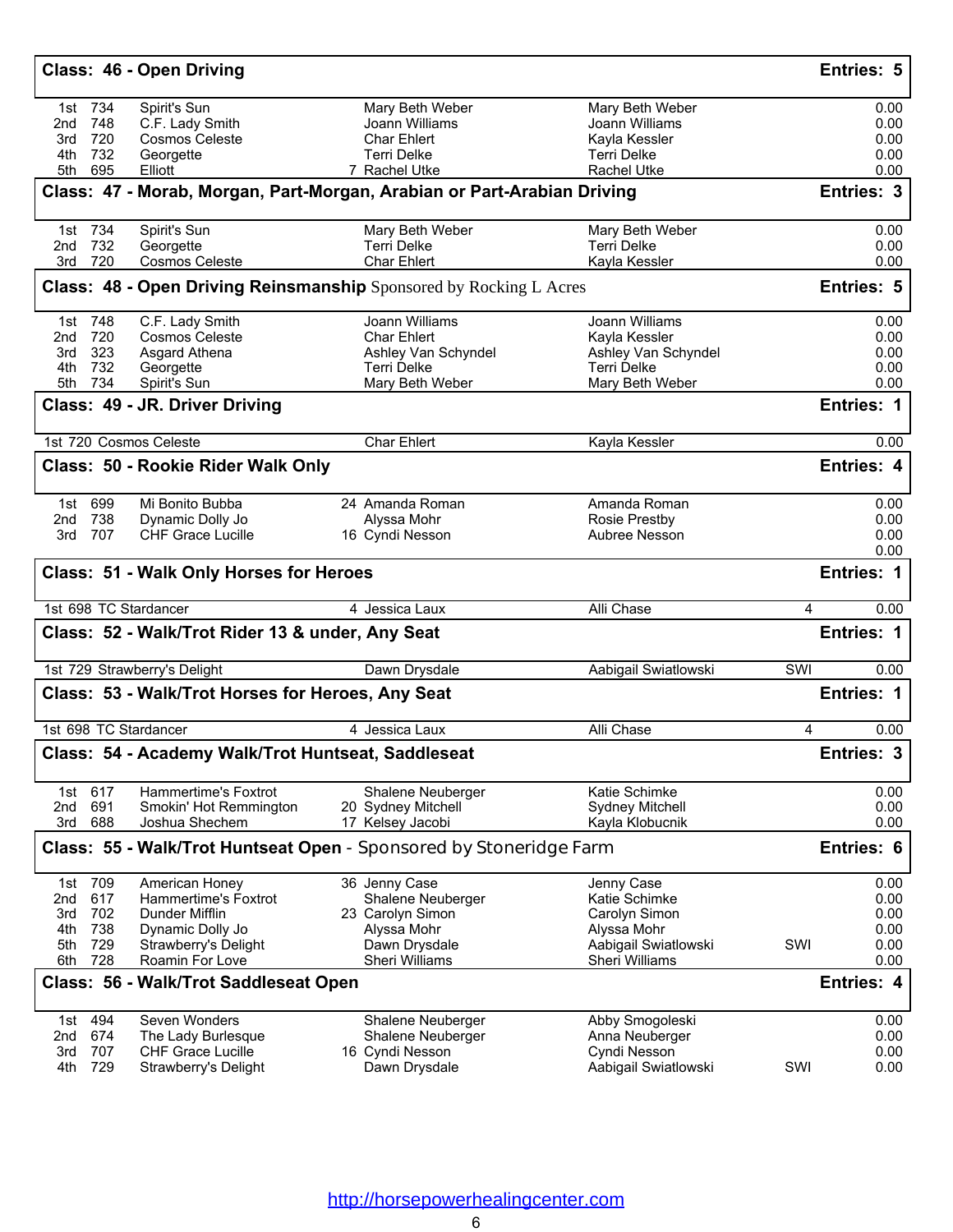|            |                | Class: 57 - Walk/Trot Novice Horse Huntseat, Saddleseat |                                                                                                                     |                                        | Entries: 7                                                                                    |
|------------|----------------|---------------------------------------------------------|---------------------------------------------------------------------------------------------------------------------|----------------------------------------|-----------------------------------------------------------------------------------------------|
| 1st        | 494            | Seven Wonders                                           | Shalene Neuberger                                                                                                   | Abby Smogoleski                        | 0.00                                                                                          |
| 2nd        | 702            | Dunder Mifflin                                          | 23 Carolyn Simon                                                                                                    | Carolyn Simon                          | 0.00                                                                                          |
| 3rd        | 617            | Hammertime's Foxtrot                                    | Shalene Neuberger                                                                                                   | Katie Schimke                          | 0.00                                                                                          |
| 4th        | 729            | Strawberry's Delight                                    | Dawn Drysdale                                                                                                       | Aabigail Swiatlowski                   | SWI<br>0.00                                                                                   |
| 5th        | 219            | <b>Brandyvine Duecalin</b>                              | 33 Richard Jensen                                                                                                   | Lynette Wobig                          | 0.00                                                                                          |
| 6th        | 674            | The Lady Burlesque                                      | Shalene Neuberger                                                                                                   | Anna Neuberger                         | 0.00                                                                                          |
|            | 728            | Roamin For Love                                         | Sheri Williams                                                                                                      | Sheri Williams                         | 0.00                                                                                          |
|            |                |                                                         | Class: 58 - Walk/Trot Novice Rider Huntseat Sponsor Nyssa Sheridan & Michelle Yaeger in Memory of "Love" Entries: 7 |                                        |                                                                                               |
|            | 1st 702        | Dunder Mifflin                                          | 23 Carolyn Simon                                                                                                    | Carolyn Simon                          | 0.00                                                                                          |
| 2nd        | 617            | Hammertime's Foxtrot                                    | Shalene Neuberger                                                                                                   | Katie Schimke                          | 0.00                                                                                          |
| 3rd        | 698            | <b>TC Stardancer</b>                                    | 4 Jessica Laux                                                                                                      | Paige Lamping                          | 0.00                                                                                          |
| 4th        | 710            | No Greater Honor                                        | 38 Nyssa Sheridan                                                                                                   | Nyssa Sheridan                         | 0.00                                                                                          |
| 5th        | 728            | Roamin For Love                                         | <b>Sheri Williams</b>                                                                                               | Sheri Williams                         | 0.00                                                                                          |
| 6th        | 219            | <b>Brandyvine Duecalin</b>                              | 33 Richard Jensen                                                                                                   | Lynette Wobig                          | 0.00                                                                                          |
|            | 729            | Strawberry's Delight                                    | Dawn Drysdale                                                                                                       | Aabigail Swiatlowski                   | SWI<br>0.00                                                                                   |
|            |                | Class: 59 - Walk/Trot Novice Rider Saddleseat           |                                                                                                                     |                                        | <b>Entries: 2</b>                                                                             |
| 2nd        | 1st 494<br>674 | Seven Wonders<br>The Lady Burlesque                     | Shalene Neuberger<br>Shalene Neuberger                                                                              | Abby Smogoleski<br>Anna Neuberger      | 0.00<br>0.00                                                                                  |
|            |                |                                                         | Class: 60 - Walk/Trot Morab Any Seat - Sponsored by Alli Chase                                                      |                                        | Entries: 0                                                                                    |
|            |                | Class: 61 - Academy Walk/Trot Western                   |                                                                                                                     |                                        | <b>Entries: 3</b>                                                                             |
|            |                |                                                         |                                                                                                                     |                                        |                                                                                               |
|            | 1st 688        | Joshua Shechem                                          | 17 Kelsey Jacobi                                                                                                    | Kelsey Jacobi                          | 0.00                                                                                          |
| 2nd<br>3rd | 701<br>691     | Cowboys Dunn Affair<br>Smokin' Hot Remmington           | 22 Laura Harris<br>20 Sydney Mitchell                                                                               | Laura Harris<br><b>Sydney Mitchell</b> | 0.00<br>0.00                                                                                  |
|            | 1st 731        | <b>Nikias</b>                                           | Class: 62 - Walk/Trot Western Open - Sponsored by Dr. Nikki Johnson Equine Chiropractor<br>Elizabeth Rahn           | Lisa Nesson                            | <b>Entries: 5</b><br>0.00                                                                     |
| 2nd        | 730            | Tailwinds Fancy That                                    | 29 Allison French                                                                                                   | Allison French                         | 0.00                                                                                          |
| 3rd        | 723            | Unduns Mr. Macho                                        | Cindy Ethun                                                                                                         | Cindy Ethun                            | 0.00                                                                                          |
| 4th        | 670            | Michaclangelo HA                                        | 1 Tammy Teubert                                                                                                     | Tammy Teubert                          | 0.00                                                                                          |
| 5th        | 158            | <b>Brandyvine Sapphire</b>                              | 31 Richard Jensen                                                                                                   | Abigail Jensen                         |                                                                                               |
|            |                |                                                         |                                                                                                                     |                                        |                                                                                               |
|            |                | <b>Class: 63 - Walk/Trot Novice Horse Western</b>       |                                                                                                                     |                                        | 0.00<br>Entries: 5                                                                            |
|            |                |                                                         |                                                                                                                     |                                        | 0.00                                                                                          |
| 2nd        | 1st 730        | <b>Tailwinds Fancy That</b>                             | 29 Allison French                                                                                                   | Allison French                         |                                                                                               |
| 3rd        | 670<br>688     | Michaclangelo HA<br>Joshua Shechem                      | 1 Tammy Teubert                                                                                                     | <b>Tammy Teubert</b>                   |                                                                                               |
| 4th        | 701            | Cowboys Dunn Affair                                     | 17 Kelsey Jacobi<br>22 Laura Harris                                                                                 | Kelsey Jacobi<br>Laura Harris          |                                                                                               |
| 5th        | 158            | <b>Brandyvine Sapphire</b>                              | 31 Richard Jensen                                                                                                   | Abigail Jensen                         |                                                                                               |
|            |                | <b>Class: 64 - Walk/Trot Novice Rider Western</b>       |                                                                                                                     |                                        |                                                                                               |
| 1st        |                | Joshua Shechem                                          |                                                                                                                     |                                        | 0.00<br>0.00<br>0.00<br>0.00<br>Entries: 3<br>0.00                                            |
|            | 688            |                                                         | 17 Kelsey Jacobi<br>31 Richard Jensen                                                                               | Kelsey Jacobi                          |                                                                                               |
| 2nd<br>3rd | 158<br>701     | <b>Brandyvine Sapphire</b><br>Cowboys Dunn Affair       | 22 Laura Harris                                                                                                     | Abigail Jensen<br>Laura Harris         |                                                                                               |
|            |                | Class: 65 - Academy Huntseat, Saddleseat                |                                                                                                                     |                                        |                                                                                               |
| 1st        |                | 698 TC Stardancer                                       | 4 Jessica Laux                                                                                                      | Paige Lamping                          | <b>Entries: 1</b>                                                                             |
|            |                | <b>Class: 66 - Huntseat Pleasure Morab</b>              |                                                                                                                     |                                        |                                                                                               |
|            |                | Class: 67 - Huntseat Pleasure, #                        |                                                                                                                     |                                        |                                                                                               |
|            |                |                                                         | Class: 68 - Huntseat Pleasure Open - Sponsored by Friends of Nature                                                 |                                        |                                                                                               |
|            |                |                                                         |                                                                                                                     |                                        |                                                                                               |
| 2nd        | 1st 709        | American Honey<br>Dunder Mifflin                        | 36 Jenny Case                                                                                                       | Jenny Case                             |                                                                                               |
| 3rd        | 702<br>723     | Unduns Mr. Macho                                        | 23 Carolyn Simon<br>Cindy Ethun                                                                                     | Carolyn Simon<br>Cindy Ethun           | 0.00<br>0.00<br>0.00<br>Entries: 0<br>Entries: 0<br><b>Entries: 4</b><br>0.00<br>0.00<br>0.00 |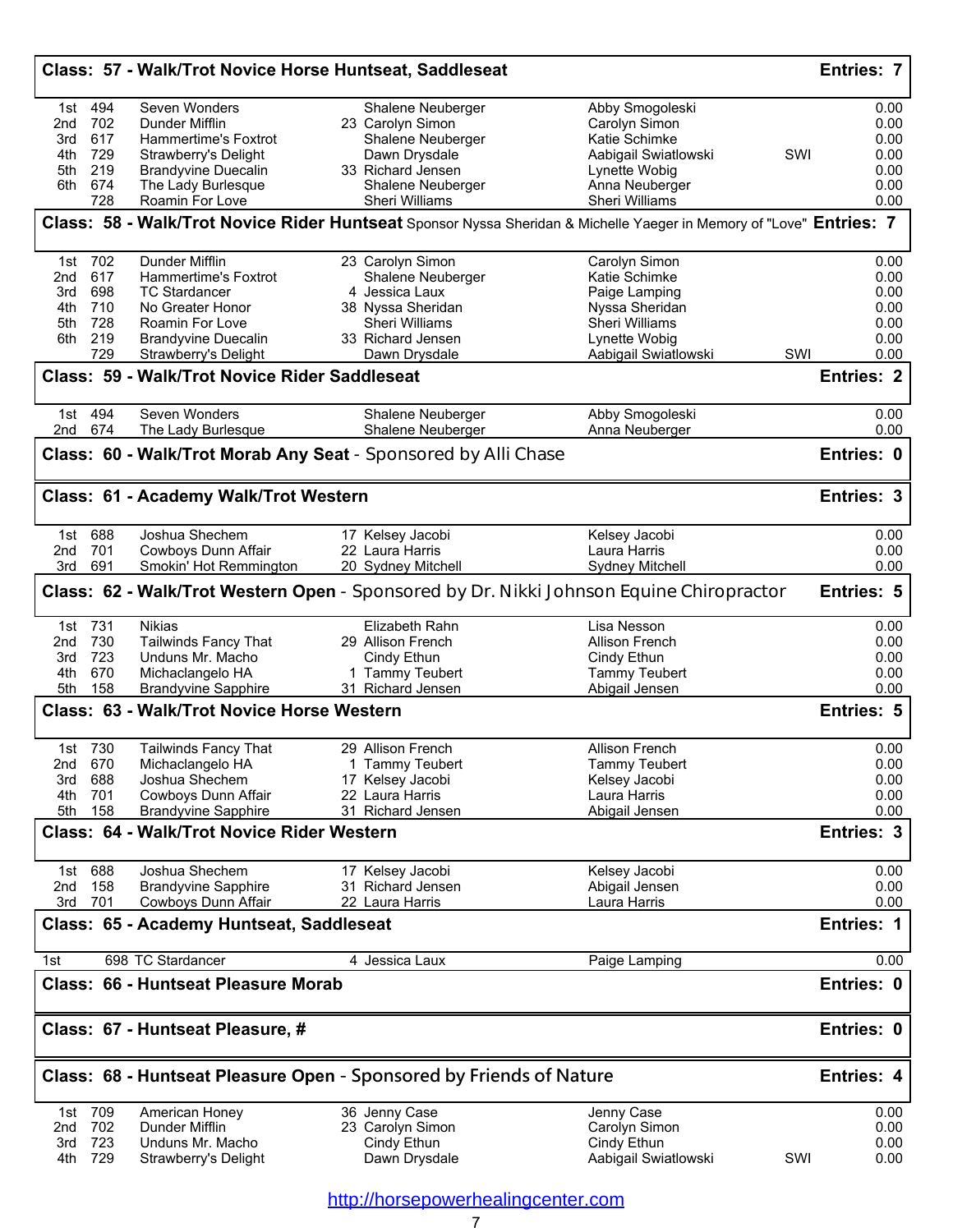|                          | <b>Class: 69 - Huntseat Pleasure Novice Horse or Rider</b>   |                                                                          |                                                                                                        | <b>Entries: 4</b>   |
|--------------------------|--------------------------------------------------------------|--------------------------------------------------------------------------|--------------------------------------------------------------------------------------------------------|---------------------|
| 698<br>1st               | <b>TC Stardancer</b>                                         | 4 Jessica Laux                                                           | Paige Lamping                                                                                          | 0.00                |
| 702<br>2nd               | Dunder Mifflin                                               | 23 Carolyn Simon                                                         | Carolyn Simon                                                                                          | 0.00                |
| 729<br>3rd<br>710<br>4th | Strawberry's Delight<br>No Greater Honor                     | Dawn Drysdale<br>38 Nyssa Sheridan                                       | Aabigail Swiatlowski<br>Nyssa Sheridan                                                                 | SWI<br>0.00<br>0.00 |
|                          |                                                              |                                                                          | Class: 70 - Open Sport Horse Under Saddle Sponsor Nyssa Sheridan & Michelle Yaeger in Memory of "Star" | <b>Entries: 2</b>   |
|                          |                                                              |                                                                          |                                                                                                        |                     |
| 1st 702<br>2nd 710       | Dunder Mifflin<br>No Greater Honor                           | 23 Carolyn Simon<br>38 Nyssa Sheridan                                    | Carolyn Simon<br>Nyssa Sheridan                                                                        | 0.00<br>0.00        |
|                          | Class: 71 - Saddleseat Pleasure #                            |                                                                          |                                                                                                        | Entries: 0          |
|                          |                                                              | Class: 72 - Saddleseat Pleasure Open - Sponsored by Crest Haven Farm LLC |                                                                                                        | <b>Entries: 3</b>   |
| 1st 494                  | Seven Wonders                                                | Shalene Neuberger                                                        | Abby Smogoleski                                                                                        | 0.00                |
| 674<br>2nd               | The Lady Burlesque                                           | Shalene Neuberger                                                        | Anna Neuberger                                                                                         | 0.00                |
| 3rd 707                  | CHF Grace Lucille                                            | 16 Cyndi Nesson                                                          | <b>Brittany Olson</b>                                                                                  | 0.00                |
|                          | <b>Class: 73 - Saddleseat Pleasure Novice Horse or Rider</b> |                                                                          |                                                                                                        | <b>Entries: 2</b>   |
| 1st 674                  | The Lady Burlesque                                           | Shalene Neuberger                                                        | Anna Neuberger                                                                                         | 0.00                |
| 2nd 494                  | Seven Wonders<br><b>Class: 74 - Western Pleasure Morab</b>   | Shalene Neuberger                                                        | Abby Smogoleski                                                                                        | 0.00<br>Entries: 0  |
|                          |                                                              |                                                                          |                                                                                                        |                     |
|                          |                                                              | Class: 75 - Western Pleasure, # Sponsored by West Wind Arabians          |                                                                                                        | <b>Entries: 2</b>   |
| 1st 688                  | Joshua Shechem                                               | 17 Kelsey Jacobi                                                         | Kelsey Jacobi                                                                                          | 0.00                |
| 2nd 158                  | <b>Brandyvine Sapphire</b>                                   | 31 Richard Jensen                                                        | Abigail Jensen                                                                                         | 0.00                |
|                          |                                                              | Class: 76 - Western Pleasure, Open Sponsored by Friends of Nature        |                                                                                                        | <b>Entries: 3</b>   |
| 1st 731<br>730<br>2nd    | <b>Nikias</b><br><b>Tailwinds Fancy That</b>                 | Elizabeth Rahn<br>29 Allison French                                      | Lisa Nesson<br>Allison French                                                                          | 0.00<br>0.00        |
| 722<br>3rd               | Miss Brooks Tyree (Caliber)                                  | Ashley Vyvyan                                                            | Ashley Vyvyan                                                                                          | 0.00                |
|                          | <b>Class: 77 - Western Pleasure Novice Horse or Rider</b>    |                                                                          |                                                                                                        | <b>Entries: 3</b>   |
| 1st 701                  | Cowboys Dunn Affair                                          | 22 Laura Harris                                                          | Laura Harris                                                                                           | 0.00                |
| 688<br>2nd               | Joshua Shechem                                               | 17 Kelsey Jacobi                                                         | Kelsey Jacobi                                                                                          | 0.00                |
| 722<br>3rd               | Miss Brooks Tyree (Caliber)                                  | Ashley Vyvyan                                                            | Ashley Vyvyan                                                                                          | 0.00                |
|                          | Class: 78 - Academy Western                                  |                                                                          |                                                                                                        | Entries: 3          |
| 1st 701                  | Cowboys Dunn Affair                                          | 22 Laura Harris                                                          | Laura Harris                                                                                           | 0.00                |
| 688<br>2nd               | Joshua Shechem                                               | 17 Kelsey Jacobi                                                         | Kelsey Jacobi                                                                                          | 0.00                |
| 722<br>3rd               | Miss Brooks Tyree (Caliber)                                  | Ashley Vyvyan                                                            | Ashley Vyvyan                                                                                          | 0.00                |
|                          |                                                              | Class: 79 - W/T Bob Hope Pleasure, Any Seat, Rider 40yrs & over          |                                                                                                        | Entries: 6          |
| 1st 698                  | <b>TC Stardancer</b>                                         | 4 Jessica Laux                                                           | Alli Chase                                                                                             | 0.00<br>4           |
| 2nd<br>670               | Michaclangelo HA                                             | <b>Tammy Teubert</b>                                                     | <b>Tammy Teubert</b>                                                                                   | 0.00                |
| 714<br>3rd               | Candy                                                        | 42 Nancy Lightfield                                                      | Nancy Lightfield                                                                                       | 0.00                |
| 701<br>4th               | Cowboys Dunn Affair                                          | 22 Laura Harris                                                          | Laura Harris                                                                                           | 0.00                |
| 219<br>5th<br>6th 158    | <b>Brandyvine Duecalin</b>                                   | 33 Richard Jensen                                                        | Lynette Wobig                                                                                          | 0.00<br>0.00        |
|                          | <b>Brandyvine Sapphire</b>                                   | 31 Richard Jensen                                                        | <b>Richard Jensen</b>                                                                                  |                     |
|                          | Class: 80 - Walk/Trot Grooms, Any Seat                       |                                                                          |                                                                                                        | <b>Entries: 1</b>   |
|                          | 1st 702 Dunder Mifflin                                       | 23 Carolyn Simon                                                         | Kayla Klobucnik                                                                                        | 0.00                |
|                          | Class: 81 - In Hand Trail, Mini                              |                                                                          |                                                                                                        | Entries: 0          |
|                          |                                                              |                                                                          |                                                                                                        | <b>Entries: 2</b>   |
|                          | Class: 82 - In Hand Trail, Pony                              |                                                                          |                                                                                                        |                     |
| 1st 720<br>2nd 719       | <b>Cosmos Celeste</b><br><b>Flaming Fury</b>                 | Char Ehlert<br><b>Char Ehlert</b>                                        | <b>Char Ehlert</b><br><b>Char Ehlert</b>                                                               | 0.00<br>0.00        |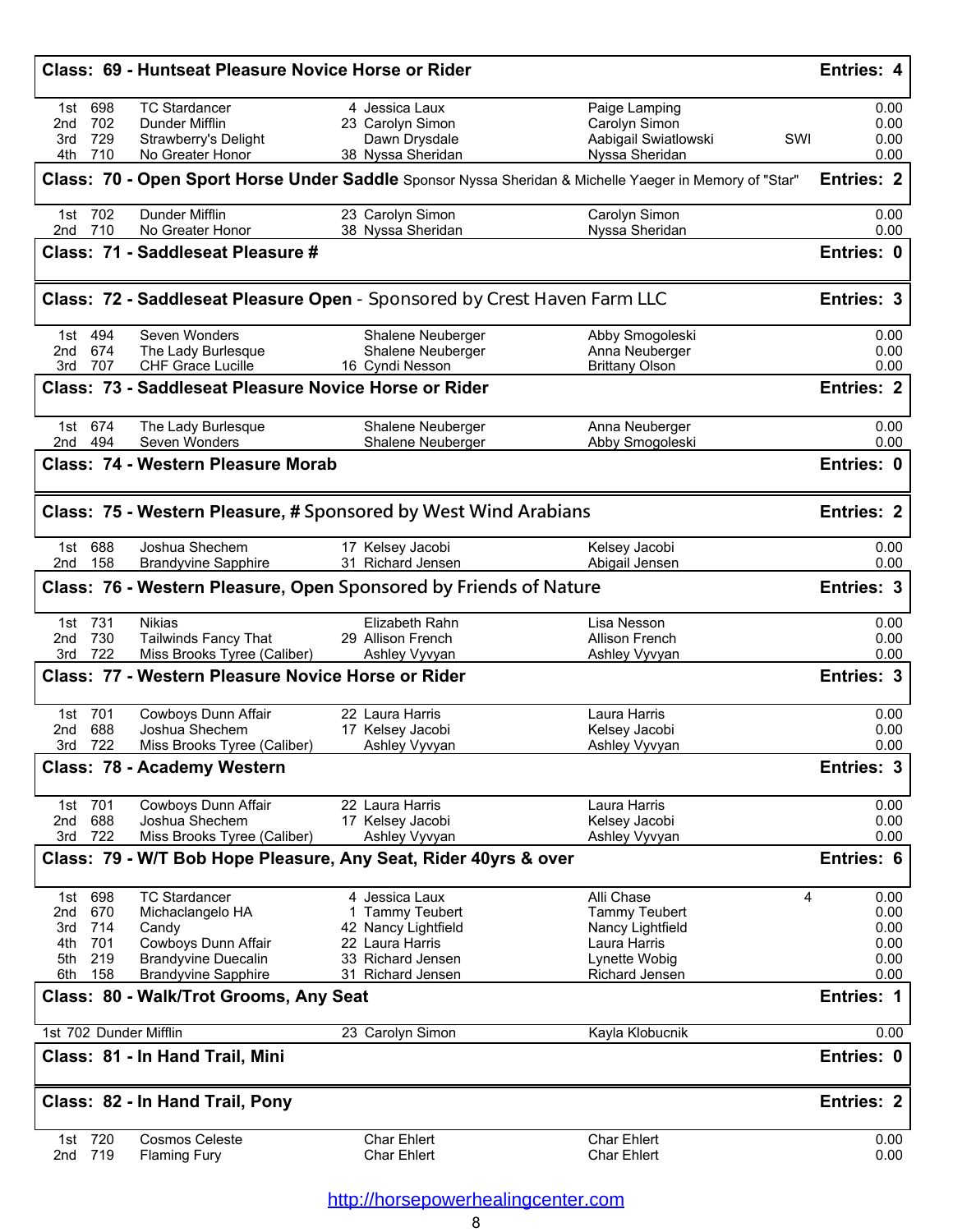## **Class: 84 - In Hand Trail, Open Entries: 6**

| 1st 688                  |                                                              |                                           |                                          |                                    |
|--------------------------|--------------------------------------------------------------|-------------------------------------------|------------------------------------------|------------------------------------|
|                          | Joshua Shechem                                               | 17 Kelsey Jacobi                          | Kelsey Jacobi                            | 0.00                               |
| 720<br>2nd               | <b>Cosmos Celeste</b>                                        | <b>Char Ehlert</b>                        | Kayla Kessler                            | 0.00                               |
| 717<br>3rd               | Jericho's Magnum Force                                       | Wendy Konichek                            | Dan Dunst                                | 0.00                               |
| 701<br>4th               | Cowboys Dunn Affair                                          | 22 Laura Harris                           | Laura Harris                             | 0.00                               |
| 669<br>5th               | LM Red Skye Delight                                          | 2 Wendy Konichek                          | Jamie Dunst                              | 0.00                               |
| 729<br>6th               | Strawberry's Delight                                         | Dawn Drysdale                             | Aabigail Swiatlowski                     | SWI<br>0.00                        |
|                          | Class: 85 - Trail Class Walk/Trot Open, Any Seat             |                                           |                                          | Entries: 3                         |
| 1st 701                  | Cowboys Dunn Affair                                          | 22 Laura Harris                           | Laura Harris                             | 0.00                               |
| 688<br>2nd               | Joshua Shechem                                               | 17 Kelsey Jacobi                          | Kelsey Jacobi                            | 0.00                               |
| 729<br>3rd               | Strawberry's Delight                                         | Dawn Drysdale                             | Aabigail Swiatlowski                     | SWI<br>0.00                        |
|                          | Class: 86 - Trail Class, Open, Any Seat                      |                                           |                                          | Entries: 1                         |
|                          | 1st 701 Cowboys Dunn Affair                                  | 22 Laura Harris                           | Laura Harris                             | 0.00                               |
|                          |                                                              |                                           | Driving Timed classes Judge: Wes Licht   |                                    |
|                          | <b>Class: 87 - Timed Cones Driving</b>                       |                                           |                                          | <b>Entries: 4</b>                  |
| 1st 748                  | C.F. Lady Smith                                              | Joann Williams                            | Joann Williams                           | 0.00                               |
| 732<br>2nd               | Georgette                                                    | <b>Terri Delke</b>                        | <b>Terri Delke</b>                       | 0.00                               |
| 720<br>3rd               | Cosmos Celeste                                               | <b>Char Ehlert</b>                        | <b>Char Ehlert</b>                       | 0.00                               |
| 734<br>4th               | Spirit's Sun                                                 | Mary Beth Weber                           | Mary Beth Weber                          | 0.00                               |
|                          | <b>Class: 88 - Timed Cones Mini/Pony</b>                     |                                           |                                          | <b>Entries: 4</b>                  |
| 1st 748                  | C.F. Lady Smith                                              | Joann Williams                            | Joann Williams                           | 0.00                               |
| 323<br>2nd               | Asgard Athena                                                | Ashley Van Schyndel                       | Ashley Van Schyndel                      | 0.00                               |
| 695<br>3rd               | Elliott                                                      | 7 Rachel Utke                             | <b>Rachel Utke</b>                       | 0.00                               |
| 720<br>4th               | <b>Cosmos Celeste</b>                                        | <b>Char Ehlert</b>                        | <b>Char Ehlert</b>                       | 0.00                               |
|                          | Class: 89 - Scurry Race, Driving                             |                                           |                                          | <b>Entries: 4</b>                  |
| 1st 748                  | C.F. Lady Smith                                              | Joann Williams                            | Joann Williams                           | 0.00                               |
| 720<br>2nd               | <b>Cosmos Celeste</b>                                        | <b>Char Ehlert</b>                        | <b>Char Ehlert</b>                       | 0.00                               |
| 732<br>3rd               | Georgette                                                    | <b>Terri Delke</b>                        | <b>Terri Delke</b>                       | 0.00                               |
| 734<br>4th               | Spirit's Sun                                                 | Mary Beth Weber                           | Mary Beth Weber                          | 0.00                               |
|                          | Class: 90 - Scurry Race, Mini/Pony                           |                                           |                                          | Entries: 4                         |
| 1st 720                  | Cosmos Celeste                                               | <b>Char Ehlert</b>                        | <b>Char Ehlert</b>                       | 0.00                               |
| 695<br>2nd               | Elliott                                                      | 7 Rachel Utke                             | <b>Rachel Utke</b>                       | 0.00                               |
| 3rd<br>748<br>323<br>5th | C.F. Lady Smith<br>Asgard Athena                             | Joann Williams<br>Ashley Van Schyndel     | Joann Williams<br>Ashley Van Schyndel    | 0.00<br>0.00                       |
|                          |                                                              |                                           |                                          |                                    |
|                          |                                                              |                                           |                                          | <b>Entries: 4</b>                  |
|                          | <b>Class: 91 - Gamblers Choice Obstacle</b>                  |                                           |                                          |                                    |
| 1st 748                  | C.F. Lady Smith                                              | Joann Williams                            | Joann Williams                           |                                    |
| 732<br>2nd               | Georgette                                                    | <b>Terri Delke</b>                        | <b>Terri Delke</b>                       |                                    |
| 720<br>3rd               | <b>Cosmos Celeste</b>                                        | <b>Char Ehlert</b>                        | <b>Char Ehlert</b>                       | 0.00<br>0.00<br>0.00               |
| 4th<br>734               | Spirit's Sun<br><b>Class: 92 - Gamblers Choice Mini/Pony</b> | Mary Beth Weber                           | Mary Beth Weber                          |                                    |
|                          |                                                              |                                           |                                          | 0.00<br><b>Entries: 4</b>          |
| 1st 323                  | Asgard Athena                                                | Ashley Van Schyndel                       | Ashley Van Schyndel                      | 0.00                               |
| 748<br>2nd               | C.F. Lady Smith                                              | Joann Williams                            | Joann Williams                           |                                    |
| 720<br>3rd<br>695<br>4th | <b>Cosmos Celeste</b><br>Elliott                             | <b>Char Ehlert</b><br>7 Rachel Utke       | <b>Char Ehlert</b><br><b>Rachel Utke</b> |                                    |
|                          | <b>Class: 93 - Ground Driving Obstacles</b>                  |                                           |                                          |                                    |
|                          |                                                              |                                           |                                          | 0.00<br>0.00<br>0.00<br>Entries: 3 |
| 1st 714<br>720<br>2nd    | Candy<br><b>Cosmos Celeste</b>                               | 42 Nancy Lightfield<br><b>Char Ehlert</b> | Nancy Lightfield<br><b>Char Ehlert</b>   | 0.00<br>0.00                       |
| 3rd<br>695               | Elliott                                                      | 7 Rachel Utke                             | <b>Rachel Utke</b>                       | 0.00                               |